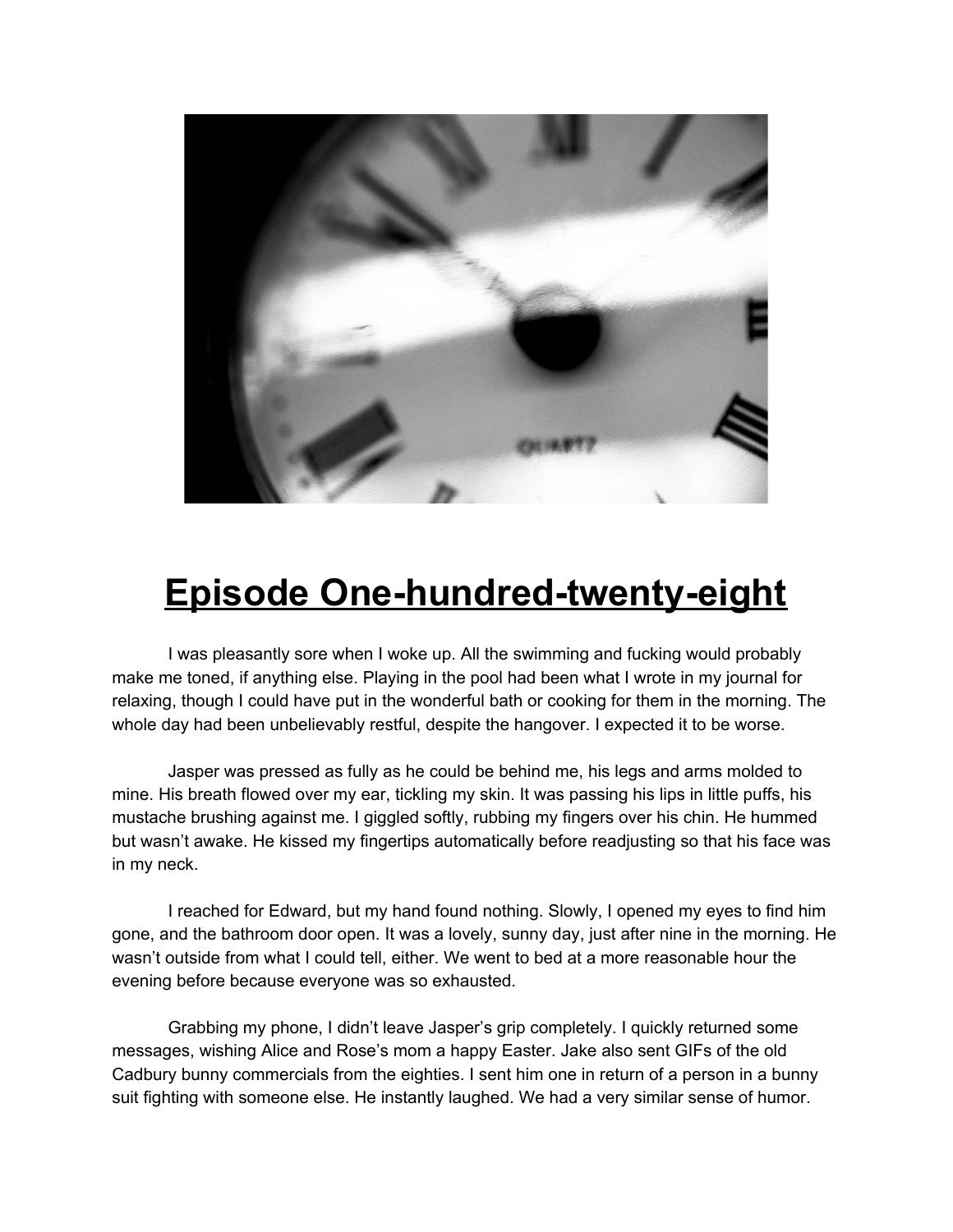I was just about to get out of bed to go look for our missing boyfriend when he came in with two big white paper sacks in both hands. They looked like to-go containers. The room filled with a lovely savory smell of bacon and sausage.

"Hi!" I spoke quietly so as not to startle Jasper awake. "What's all that? It looks like a lot."

"Breakfast in bed for my loves." He smiled at me unreservedly. He was dressed in black cotton sleep pants and a white t-shirt that was way too big for even him. It went well past his ass and was very baggy. "This was always part of the plan, but this is a portion we can do with him. Stubborn-" he mumbled under his breath as he set the bags on the dresser.

"I'm awake," he murmured against my neck. "You two need time to be a couple for a few minutes." He didn't move as he spoke, his grip on my stomach tightening.

"But we're not just a couple-" I argued, but he turned me so he could kiss my lips to shut me up once more. "Seriously. Too effective," I whimpered against his mouth.

He shook his head. "We've gone over this, and we'll not do it again. I won't change my mind. I want to eat those sweet potatoes and ham again alone tonight while I watch stupid anime in my boxers until ten minutes before you get home. Don't take that away from me," Jasper joked.

"How do you feel about some blueberry stuffed French toast with sausage first?" Edward asked as he took out a box. He popped it open to check to make sure that was what it was.

"God, I love you," he moaned, pushing himself up so he could take the container. He carefully opened it and hummed loudly. "That is lovely."

"Hash browns and a big side of fruit for all of us to share, too. And for the most beautiful woman in the world, I got the surf and turf eggs benedict and sliced tomatoes because I know how much you love them. Also, chocolate milk. And some extra whipped cream for yours," he mumbled as he put the bowl beside Jasper.

"Thank you!" I gushed, opening it up after I sat up, too. It smelled incredible. He had even ordered it with extra sauce because he knew how much I liked it with my tomatoes. "This is a little messy to eat in bed, though."

He chuckled. "I don't care. We can wash the sheets. Or buy new ones. Or a new bed."

I shook my head at his attitude. "I'm going to get some hot sauce and napkins. Do you-" He pulled out a bottle of my favorite and a bunch of paper towels. "Oh, perfect."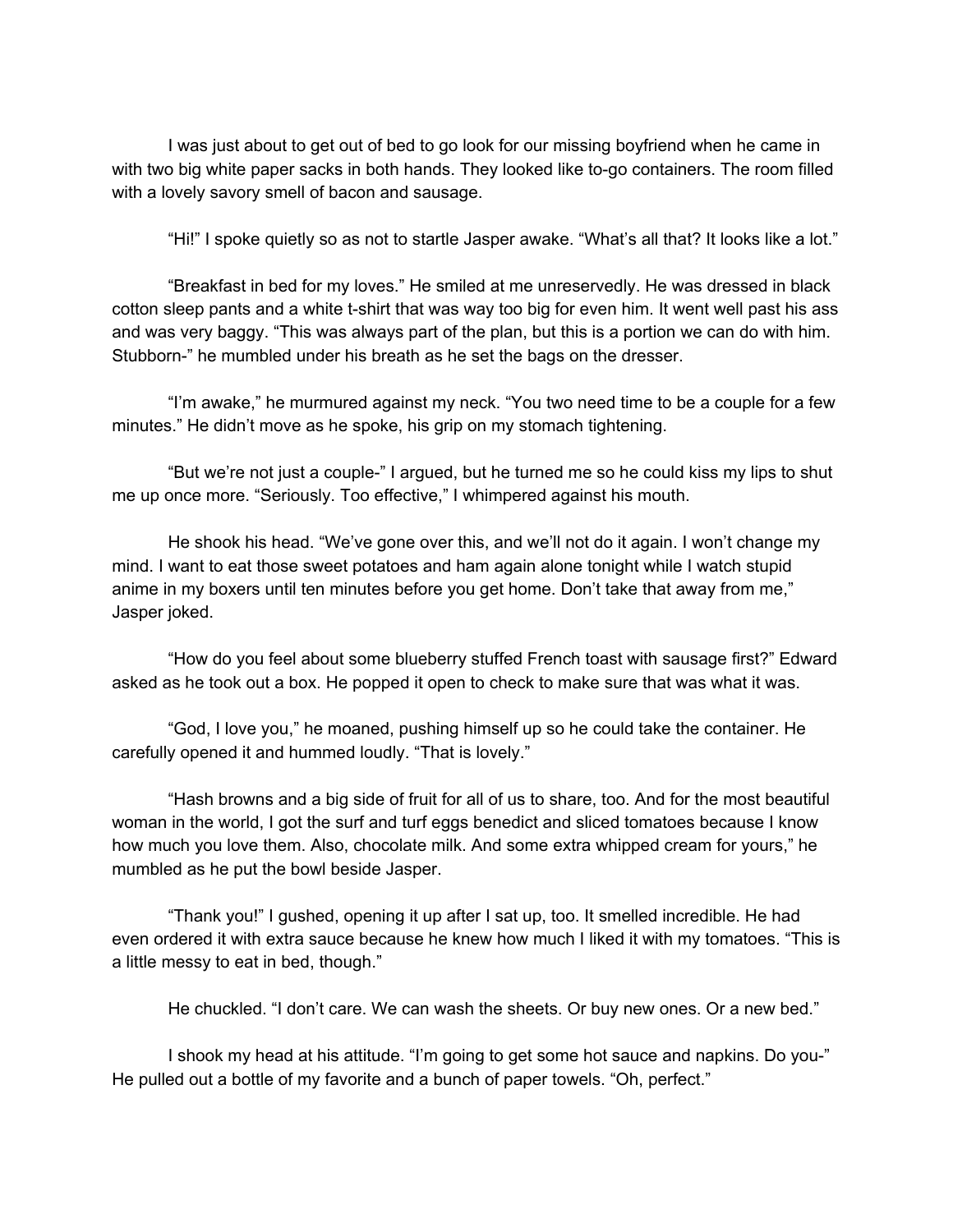"I also got extra of all the breakfast meats, too," he continued, placing it onto the mattress for us to see. "The drinks are in the kitchen. I'll be right back."

"Do you want some help?" I laughed lightly.

"No! Stay in bed! I have a plan."

"He's so cute." I grinned to myself. Jasper was chuckling as he opened the fruit platter Edward ordered for all of us. It looked like it was for a party, not for three people. "You helped him arrange today?" I glanced over my shoulder at him.

"Mmhmm," he answered through a mouth full of mangoes. I pouted. "No. Don't do that. I don't care how cute you are. And sexy with your tit hanging out like that."

I quickly adjusted my nightgown. I hadn't realized it had fallen down my chest. Jasper reached over and gleefully pulled it back down, just before it exposed my nipple. Then he leaned into me and pecked a quick kiss on my lips.

"It won't stop me from feeling guilty."

He ignored my words. "Can I have a bite of yours? That looks delicious," he praised as he passed me a set of utensils.

Smirking, I took them. "Of course."

Edward returned and gave me a large cup of milk and a fresh mug of coffee from our kitchen. He also had one for Jasper and a green smoothie. Finally, he crawled onto the bed with his own meal. He had gotten banana pancakes and freshly squeezed passionfruit juice.

"Thank you," I repeated, putting my plate down for a second so I could give him a tiny kiss. "Both of you. I know today will be extra special because of both of you."

"Our pleasure entirely." He smiled against my lips, pecking them again. They tasted of coffee.

"How much revolves around eating?" I questioned teasingly, picking up my box once again. Settling back against the headboard, I drew my feet underneath me before I dug in happily. My stomach was growling.

"So much," Jasper laughed to himself. "It's the one thing you definitely have in common. I like to eat, but you two love your food."

Edward lifted his juice. "And it will make us all fucking millions. Cheers, my loves."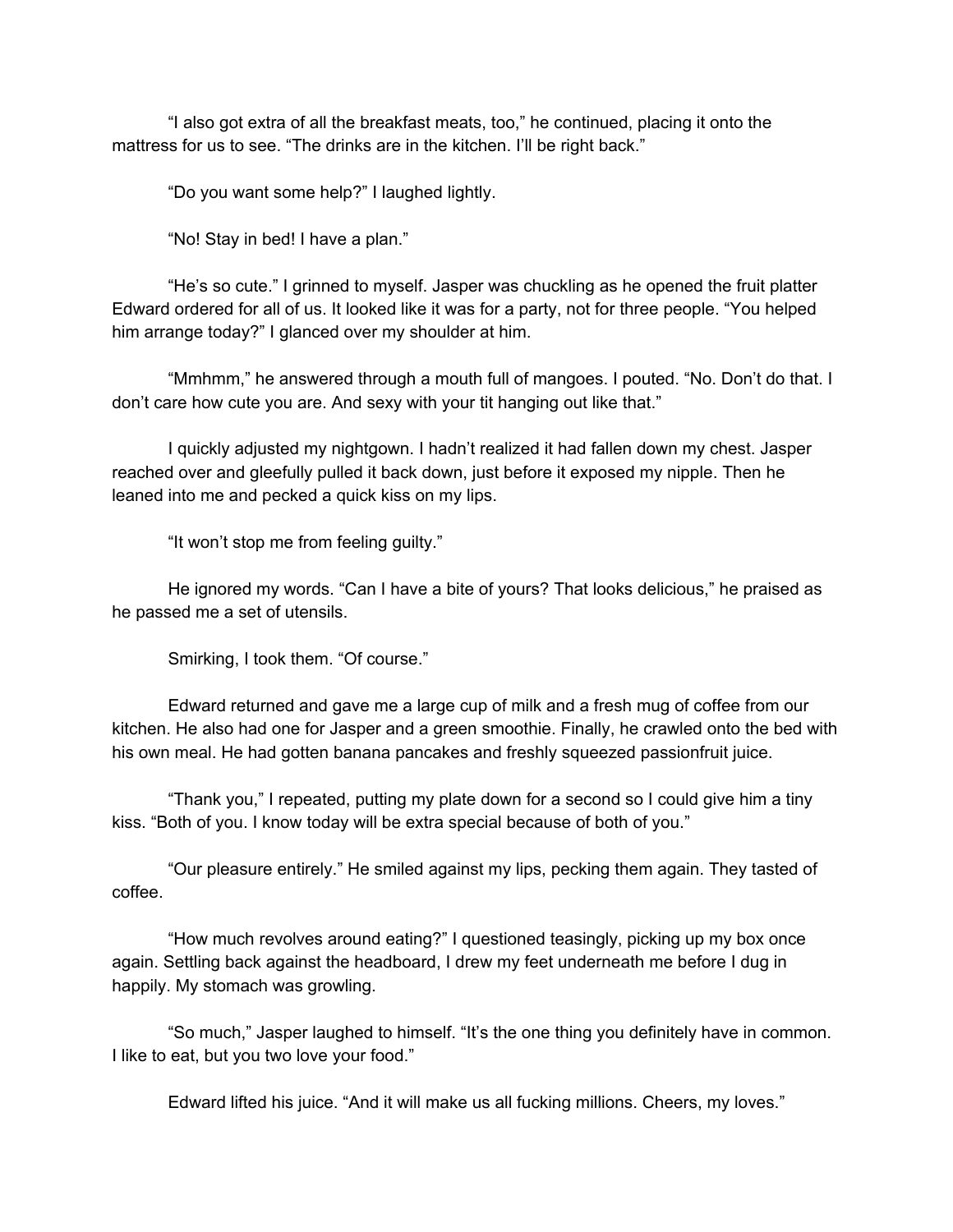Once we had eaten and made a huge mess of it, he hopped off the bed again to fetch something from the closet. He came back with what appeared to be a card and a small square box. He gave the package to Jasper, who looked at it in confusion.

"What's this?" He turned it around in his hands carefully.

"A gift."

"Why?" He wrinkled his nose.

Laughing, Edward tilted his head to the side. "Because I love you, and I wanted to buy you one, you daft koala."

He clicked his tongue softly. I giggled as I held the envelope in my hand. It was thick, and there were obviously a lot of things in it. "Oh, no. We're both like this. How annoying for you."

"Yeah, I got a type apparently," he answered with a sigh. "Someone open something. Please?"

We looked at each other for a moment. "You first," I said, leaning into Jasper. "You know what mine is already, so it's not a surprise."

"Yeah, but I know what he got you, and I want to see your reaction," he complained, opening the gray box as he spoke. Inside was a beautiful silver watch. The face was a solid black with diamond accents around each number. It looked like something classic. They printed 'Rolex' and a tiny crown in the center. "Oh, Tony…"

"It's a diving watch!" He beamed, pleased with his choice. "It's good up to three hundred meters, so you can wear it when you surf or swim. Flip it over." On the inside, his name was beautifully etched into the metal. Underneath, it read. "I love you."

Jasper sniffled, pausing for a long moment as he just gazed at it in wonder. Then his head shot up. "You bought me a Rolex, you idiot!" He put his hand over his mouth, hiding his smile. He looked over at me. "It's a Rolex," he repeated. "This is a goddamn Rolex, Tony."

"A very pretty one with your name on it." I grinned at his reaction. "It looks vintage, too. How cool!"

"It is," Edward explained quickly. "It's from the fifties. They're very fashionable right now!"

"Tony!" He said his name again in shock.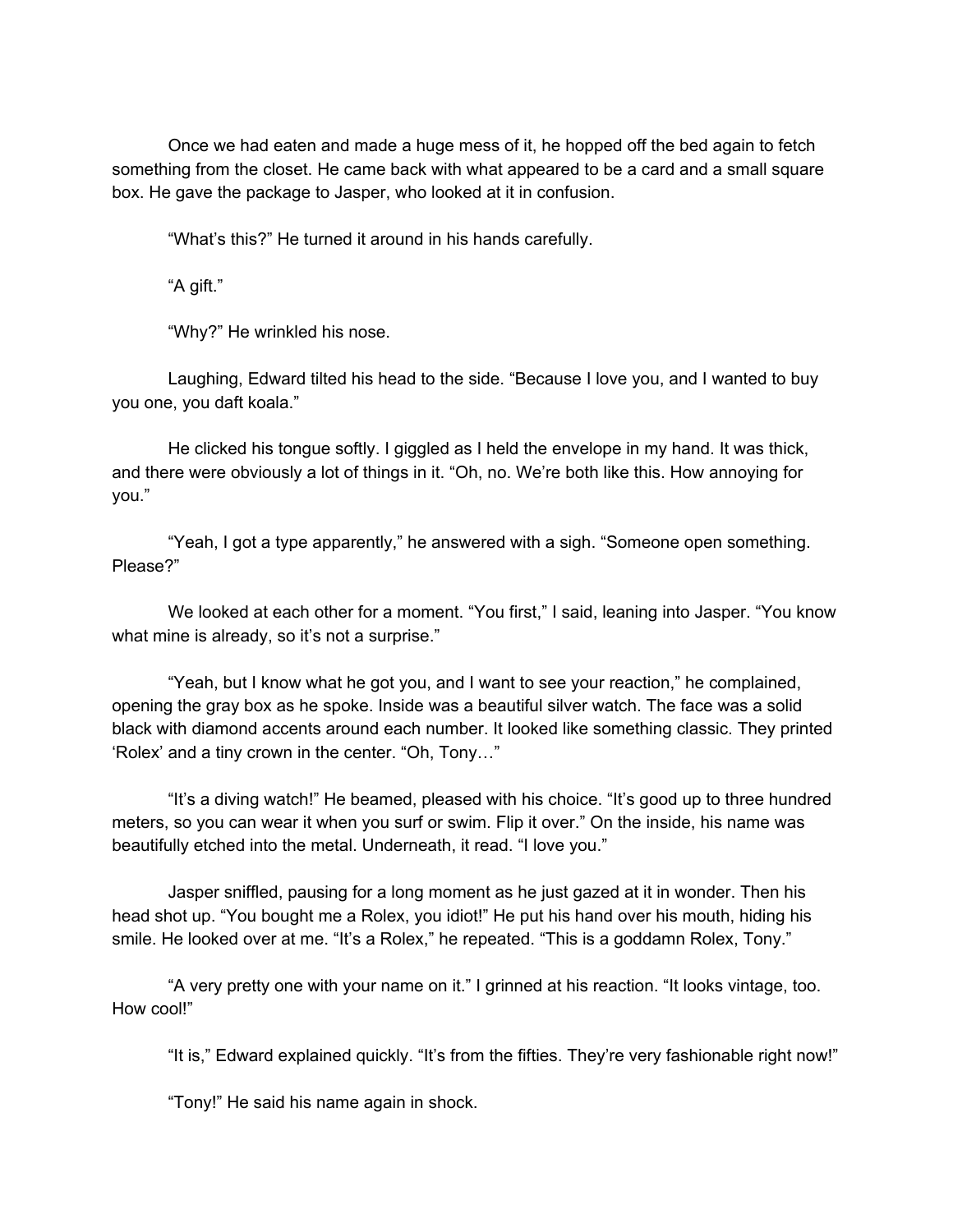"Just put it on! I want to see if it fits!" He chuckled once again. "I've been worried. We can add a link if we need to. I've already looked into it."

He seemed scared of it, so I took it and grabbed his wrist gently. It fit perfectly. Turning to check the time, it was correct and didn't need to be adjusted. Jasper turned his palm and pressed it to his heart. "I love you, too. Thank you. You didn't have to get me anything, darling."

Edward leaned forward on his knees to kiss him. "I wanted to." He gave him another. He looked euphoric. "Mm, blueberries."

Our man took his face into his hand, pulling him to him again. For several pleasant moments, they tenderly kissed, Edward leaning further and further into him. Chuckling when they pulled away with their happiness, they both stared at me expectantly.

"Okay, your turn, dove."

Opening up the thick envelope, on the inside was just a bunch of white folded printer paper. It reminded me of the Christmas gift I had gotten for him. I unfolded them and read.

The first was a membership to the Getty. That included the Natural History Museum, the La Brea Tar Pits, and the William S. Hart Museum. The next was a membership to the LA Zoo and Botanical gardens. And the Aquarium of the Pacific. The four pages after were the highest level of patronage at art museums. It was for three people, so we could all go.

"I know how much you love this kind of stuff, and I wanted us to never run out of date ideas," he stated bashfully after when I said nothing.

Crawling to him, I hugged him tightly. I was just trying not to cry. My nose was stinging, though. It was hard to control. His arms wound around me. "Why do you always go so overboard?" I whimpered into his neck.

"Do you like it?" He asked quietly, his grip getting tighter. I nodded quickly. "Well, good. It was all his idea."

I clambered over to Jasper and hugged him, too. He chuckled, rocking me in his embrace. "I can't wait to go to the museum with you. And he definitely paid for it all. I just told him what I thought you'd enjoy."

"I don't care. It's still awesome," I replied as I pressed my face against his throat.

"Yeah, well… I thought of this one all on my own, though." Edward pulled a piece of paper from his back pocket. I turned to look at him for a moment. What he had given me was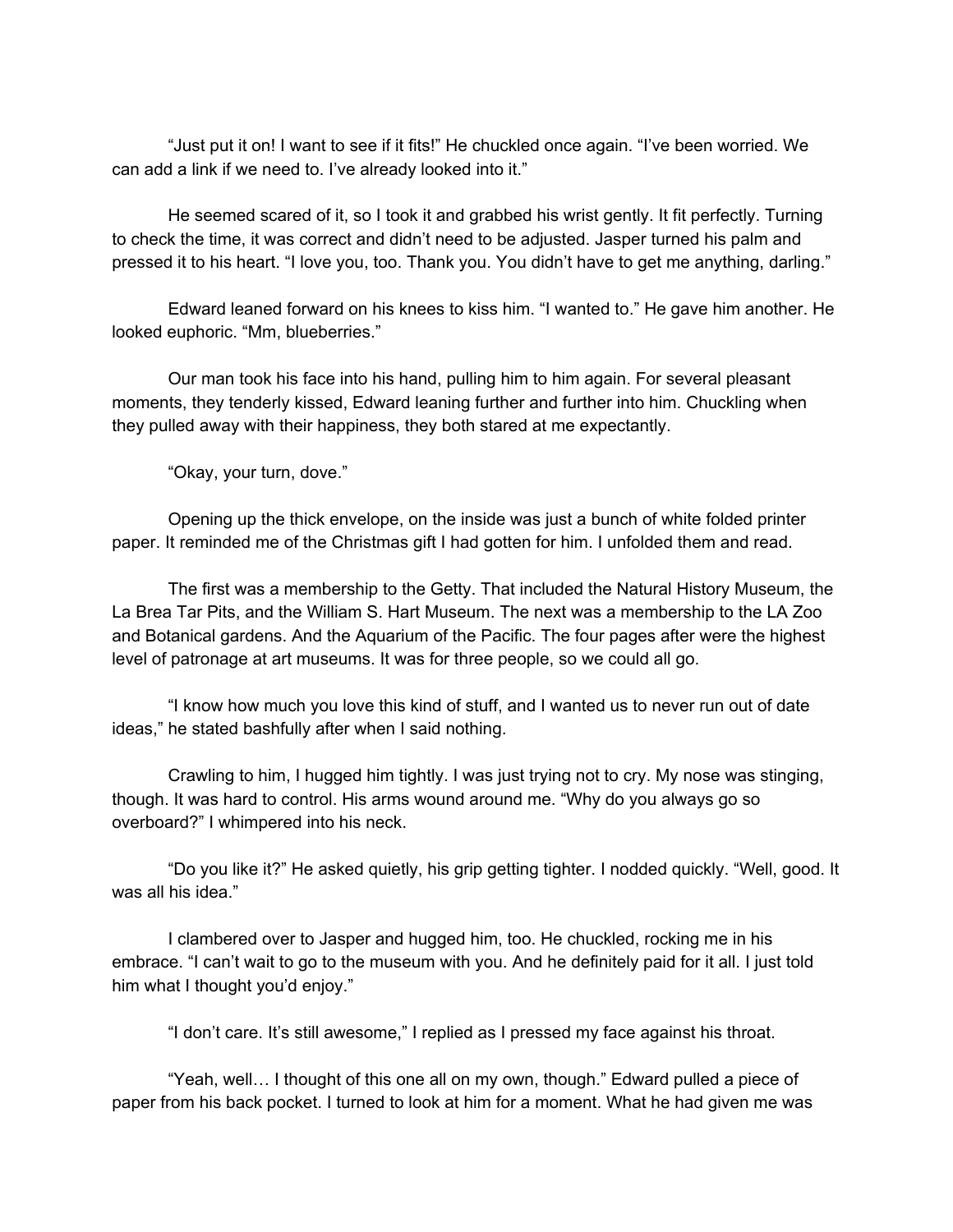more than enough for six months. He was taking it way more seriously than I had, especially since I hadn't gotten him anything at all. "Go on," he laughed. "Take it."

Biting my lip, I swallowed nervously. "You went crazy, baby," I told him as I took it from his grip. "I mean, I love that it supports awesome organizations, and it's something we can all do, but you didn't have to get so many."

Edward's smile grew with my words. "Well, you know I'm all about supporting organizations," he replied in an almost giddy voice. He could barely contain himself.

I gazed at the paper in my hands, still not unfolding it. "What did you do?" I questioned. He looked at the sheet, nodding his head at it. Then he pointed at it. "Ugh, okay," I laughed. It took me a moment to realize what it was. It was a cleared check in his bank account written out to Culture for All. In the memo section, it said, 'In Isabella Swan's name.' It was five hundred thousand dollars.

The paper fell from my hands, and the tears I was trying to hold in spilled out violently. Both flew up to my mouth in a gasp.

"Eddie!" I launched myself at him, nearly knocking him backwards.

He easily caught me in his strong arms, expecting my outburst. "A half a million for half a year. I told Alice I'd give her a million at a year, so she really wants this relationship to work out now," he teased, patting my back. "And this is why I wanted to give it to you this morning. I didn't want you to ruin your makeup tonight before I got a chance to," he quipped, his fingers soothingly rubbing my neck.

"Thank you," I sobbed.

"Of course," he answered, his grip tightening as he pressed his face against my shoulder.

My fingers curled into his hair at the back of his neck as I pushed my cheek against his. It wasn't possible for me to have him close enough. "You didn't have to do any of this," I continued, barely able to catch my breath.

He nonchalantly shrugged. Leaning back, he ran his fingers under my jaw. "Nope, but I can, and I wanted to. And it felt great," he spoke cheerfully then lifted my chin. "I've got everything I need now. I can give this shit away. I haven't been able to do as much of my charity work as I want to, either. This makes up for it, I think." I nodded my head vigorously. "I'm surprised you didn't hear Alice's scream from New York."